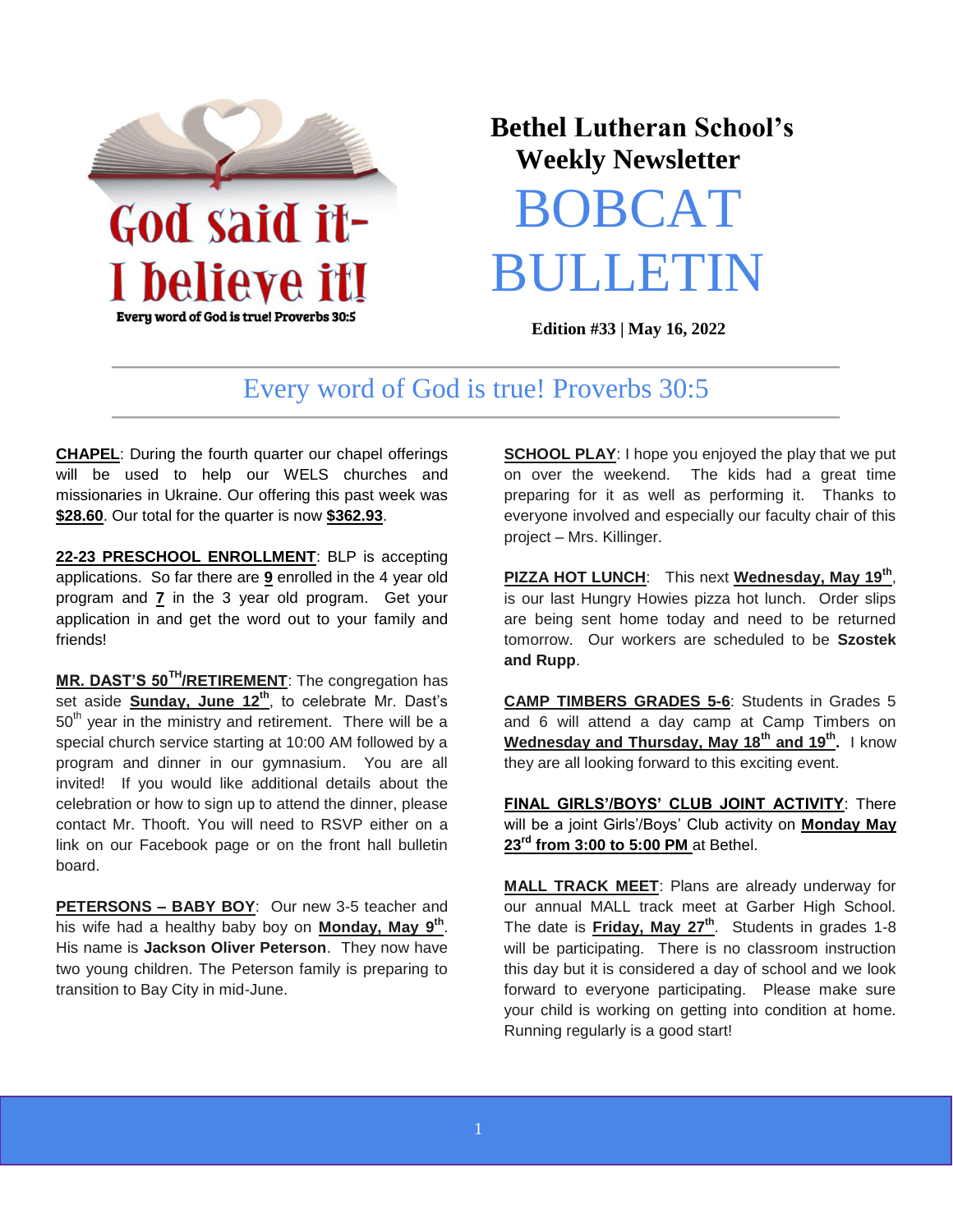**BAND CONCERT**: Students in grades 6-8 taking band lessons from Mrs. Perkins will have a concert for Bethel staff and students on **Tuesday, May 31st at 1:00 PM**. Some of the details are still pending, but we are all looking forward to their performance.

**MLS TRACK MEET**: Students in grades 5-8 have the opportunity to participate in another track meet being held at the Cardinal Field of Michigan Lutheran Seminary (4332 N. Mackinaw Rd) on **Wednesday, June**   $1^{\text{st}}$ . The MLS meet starts at 11:00 AM. Those participating will be dismissed from school at 10:00 AM.

**MEMORIAL DAY**: BLS will not have school on **Monday, May 30th**, as our nation celebrates Memorial Day. Please consider attending with your family one of the many short services offered in our community. It is important to remember the sacrifices so many have made on our behalf for our freedoms.

**RECORDS DAY**: There will be a half day of school on **Thursday, June 2nd**. Your staff will use the afternoon to finalize report cards and other permanent file reports. Classes will dismiss at noon.

**END OF QUARTER/REPORT CARDS:** The 4<sup>th</sup> quarter of the school year will end on **Friday, June 3rd**. Report cards will be handed before your child is dismissed for the year. Nothing needs to be returned to school.

**LAST DAY**: **Friday, June 3rd**, is the last day of school. Classes will be dismissed for the year after the closing service and awards assembly. That should be about 12:00 noon.

**CLOSING SERVICE**: Our school year will close with a special chapel service starting at 11:00 AM on **Friday, June 3rd**. We hope all of you can attend.

**AWARDS ASSEMBLY**: Right after the closing service, starting approximately at 11:30 AM, BLS will have its annual awards assembly. During the assembly BLS will recognize all those students who have participated in extracurricular activities. Please plan to attend.

**GRADUATION SUNDAY**: **Sunday, June 5th** is Bethel Graduation Sunday. During the 10:00 AM service, our 8<sup>th</sup> graders will graduate from BLS. All other graduates of our congregation will also be recognized. If you have a graduate in your family, please fill out the special form used for this purpose and return it to me right away. Forms were placed in your church mail box, there are some on the tables in the back of the church, and one is attached to this newsletter. Graduating from BLS are:

**Emma Figley Markus Herrera Silas Killinger James Krohn Connor McGehee Logan Szostek**

#### **BIRTHDAYS**: Happy Birthday to:

| Isabelle Urban   | 5/17 | Gr. 3   |
|------------------|------|---------|
| Charleigh Wilson | 5/17 | Gr. $3$ |
| Lucas Clark      | 5/17 | Gr. $4$ |
| Aurora Longley   | 5/18 | PreK-3  |
| James Krohn      | 5/19 | Gr. 8   |

#### **STUDENTS OF THE WEEK:** Our students of the week

| for this week are: |        |
|--------------------|--------|
| Jov Szostek        | Gr. 4  |
| Ella Szostek       | ĸ      |
| Teagan Shorkey     | PreK-4 |

#### **HOT LUNCH SCHEDULE**:

#### **5/18 - Pizza Hot Lunch – Szostek/Rupp**

**BOOKMOBILE SCHEDULE**: The bookmobile will stop at Bethel from 1:00 to 2:00 PM on last Tuesday before school is out.

#### **May 31**

#### **SINGING FOR CHURCH SCHEDULE**:

6/5 K-7 Graduation